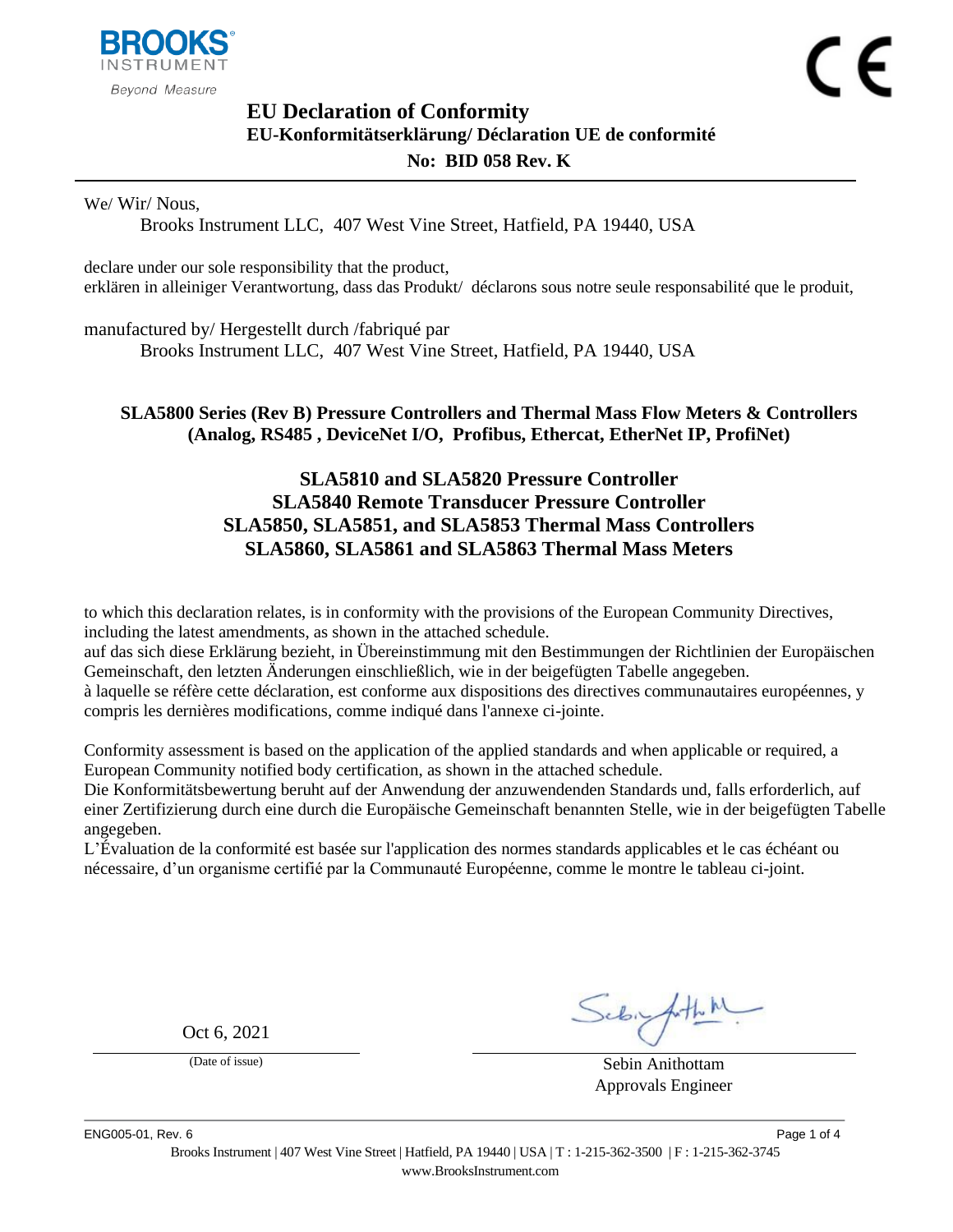

## **EU Declaration of Conformity EU-Konformitätserklärung/ Déclaration UE de conformité No: BID [058](#page-0-0) Rev. [K](#page-0-1)**

| Directive/Richtlinie/Directive |                                      | harmonized standards | Marking     |
|--------------------------------|--------------------------------------|----------------------|-------------|
|                                |                                      | harmonisierte Normen | Kennzeichen |
|                                |                                      | normes harmonisées   | Repères     |
| 2014/30/EU                     | <b>Electromagnetic Compatibility</b> | EN 61326-1: 2013     |             |
|                                | Elektromagnetische Verträglichkeit   |                      |             |
|                                | Compatibilité électromagnétique      |                      |             |
| 2011/65/EU                     | <b>RoHS</b> Directive                | EN 63000:2018        |             |
| 2015/863                       | RoHS-Richtlinie                      |                      |             |
|                                | Directive RoHS                       |                      |             |

| Directive/Richtlinie/Directive |                        | Category  | Certificate  | harmonized standards          | Marking     |
|--------------------------------|------------------------|-----------|--------------|-------------------------------|-------------|
|                                |                        | Kategorie | Zertifikat   | harmonisierte Normen          | Kennzeichen |
|                                |                        | Catégorie | Certificat   | normes harmonisées            | Repères     |
| 2014/34/EU                     | <b>ATEX Directive</b>  | II 3 G    | 04ATEX1118 X | EN 60079-0:2018               |             |
|                                | <b>ATEX Richtlinie</b> |           |              | EN $60079 - 7:2015 + A1:2018$ |             |
|                                | Directive ATEX         |           |              |                               |             |
|                                |                        |           |              |                               |             |

| 2014/68/EU                                                 |                                    | Pressure Equipment Directive/ Druckgeräterichtlinie/ Directive équipements sous pression |                                                                       |                                   |  |  |
|------------------------------------------------------------|------------------------------------|------------------------------------------------------------------------------------------|-----------------------------------------------------------------------|-----------------------------------|--|--|
| Assessment<br>Konformitätsbewertung<br>Eval. de conformité | Category<br>Kategorie<br>Catégorie | Product<br>Produkt<br>Produit                                                            | harmonized standards/<br>harmonisierten Normen/<br>normes harmonisées | Marking<br>Kennzeichen<br>Repères |  |  |
| Module H                                                   | I, II, III                         | SLA5853, SLA5863<br>Line size DN15 thru DN40                                             | ASME B31.3:2016 or later revision                                     | 0496                              |  |  |
| Art 4.3 SEP                                                | Art $4.3$                          | SLA5850, SLA5860,<br>SLA5851, SLA5861,<br>SLA5810, SLA5820,<br><b>SLA5840</b>            | ASME B31.3 2016 or later rev                                          | n.a                               |  |  |

Notified Body/ Benannte Stelle/ Organisme notifié :

DNV GL Business Assurance Italy S.r.l Via Energy Park, 14, 20871 Vimercate (MB), Italy. Certificate: 10000454590-PA-ACCREDIA-NLD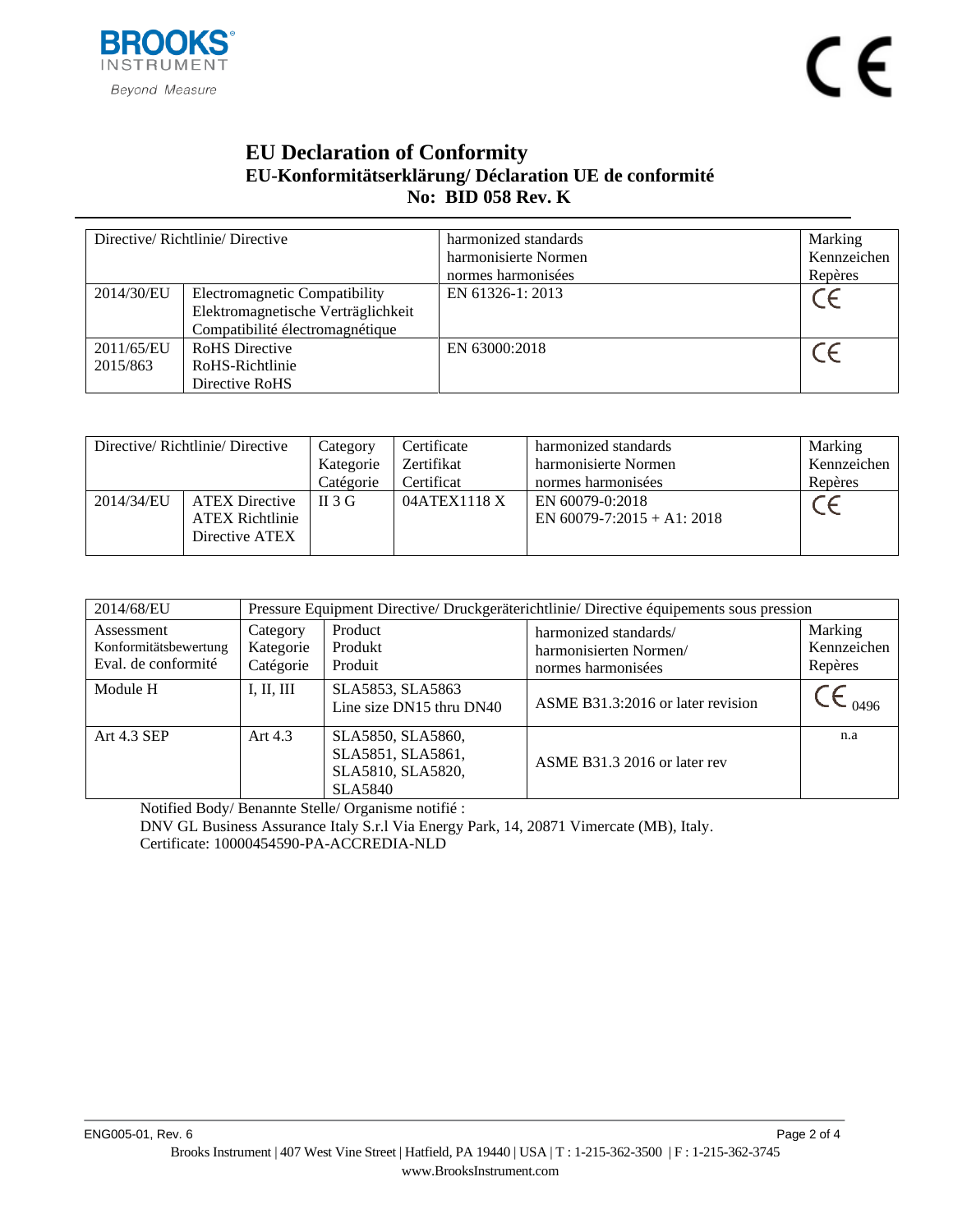

EU-verklaring van overeenstemming Declaración de conformidad de la UE**/** Declaração de Conformidade da UE **No: BID [058](#page-0-0) Rev. [K](#page-0-1)**

Wij/ Nosotros/ Nós,

Brooks Instrument LLC, 407 West Vine Street, Hatfield, PA 19440, USA

verklaren onder eigen verantwoordelijkheid dat het product, declaramos bajo nuestra única responsabilidad que el producto/ declaramos sob nossa única responsabilidade que o produto,

gemaakt door/ fabricado por/ fabricado por

Brooks Instrument LLC, 407 West Vine Street, Hatfield, PA 19440, USA

#### **[SLA5800 Series \(Rev B\) Pressure Controllers and Thermal Mass Flow Meters & Controllers](#page-0-2)  [\(Analog, RS485 , DeviceNet I/O, Profibus, Ethercat, EtherNet IP, ProfiNet\)](#page-0-2)**

## **SLA5810 and SLA5820 Pressure Controller SLA5840 Remote Transducer Pressure Controller SLA5850, SLA5851, and SLA5853 Thermal Mass Controllers SLA5860, SLA5861 and SLA5863 Thermal Mass Meters**

waarop deze verklaring betrekking heeft, in overeenstemming is met de bepalingen in de richtlijnen van de Europese Gemeenschap, met inbegrip van de meest recente wijzigingen, zoals weergegeven in onderstaand schema.

a la que se refiere esta declaración, está de acuerdo con las disposiciones de las directivas comunitarias europeas, incluidas las últimas modificaciones, como se muestra en el anexo.

a que se refere esta declaração, está em conformidade com as disposições das directivas comunitárias europeias, incluindo as últimas alterações, como mostra a tabela anexa.

Beoordeling van de conformiteit is gebaseerd op de toepassing van de geharmoniseerde normen en, indien van toepassing of vereist, certificering door een aangemelde instantie van de Europese Unie, zoals weergegeven in onderstaand schema.

Evaluación de la conformidad se basa en la aplicación de las normas aplicadas y cuando corresponda o se requiera, una Comunidad Europea notificó a la certificación del cuerpo, como se muestra en el anexo.

Avaliação da conformidade é baseada na aplicação das normas aplicadas e, quando aplicável ou necessário, a Comunidade Europeia certificação do organismo notificado, como mostra a tabela anexa.